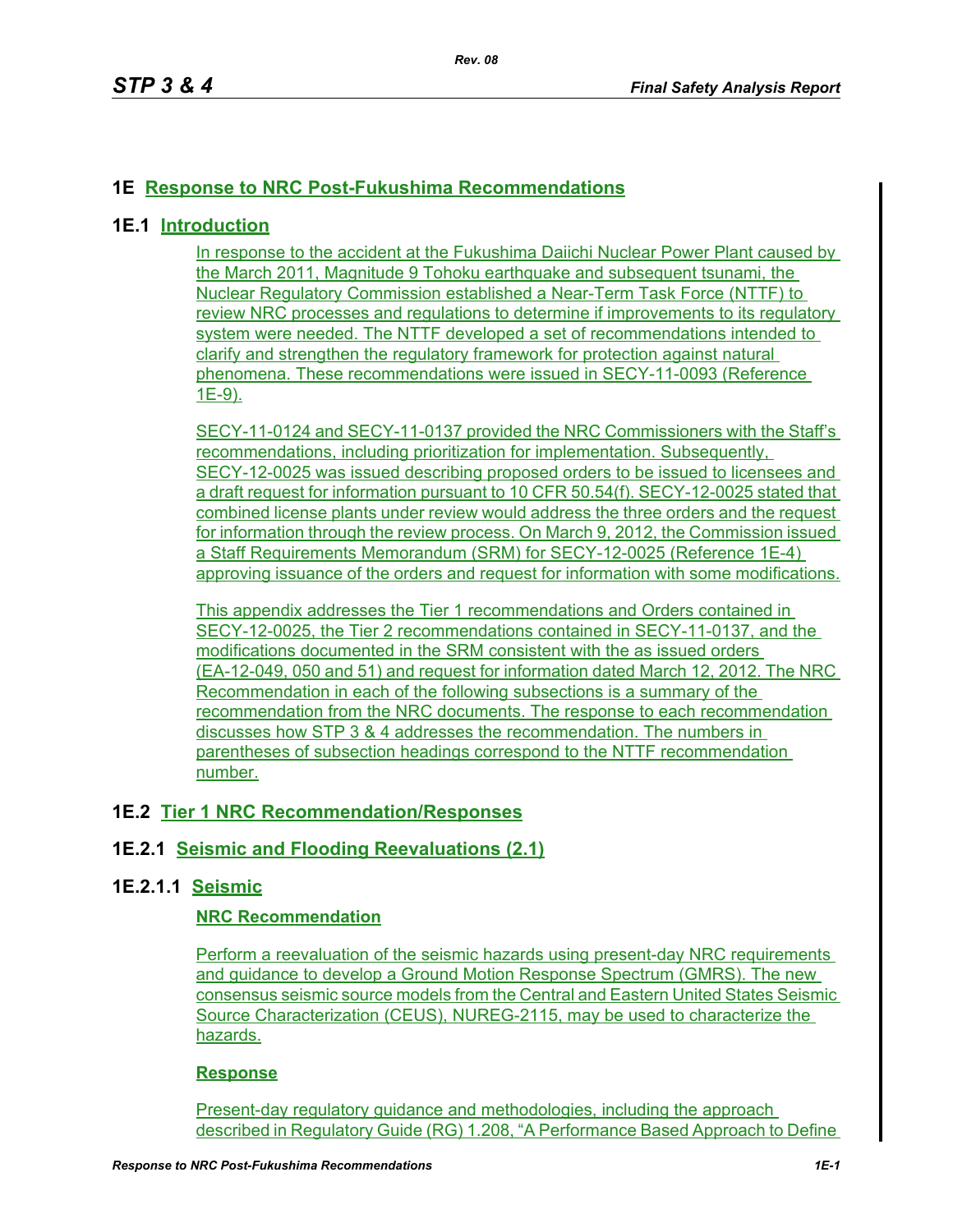the Site-Specific Earthquake Ground Motion," were used to evaluate seismic hazards for the STP 3 & 4 site as discussed in Chapters 2 and 3. The evaluation conducted in conformance with RG 1.208 is discussed in Subsection 2.5S.2.6.

STP 3 & 4 reviewed the updated information provided in the CEUS and confirmed that it does not identify any new hazards that are not adequately considered in Chapters 2 and 3, and is not materially different than the GMRS discussed in 2.5S.2.6.

## **1E.2.1.2 Flooding**

### **NRC Recommendation**

Perform a reevaluation of all appropriate external flooding sources, including the effects from local intense precipitation on the site, probable maximum flood (PMF) on streams and rivers, storm surges, seiches, tsunami, and dam failures. It is requested that the reevaluation apply present-day regulatory guidance and methodologies being used for ESP and COL reviews including current techniques, software, and methods used in present-day standard engineering practice to develop the flood hazard.

The recommendation also noted that flooding risks are of concern because the safety consequences of a flooding event may increase sharply with a small increase in flooding level.

### **Response**

Present-day regulatory guidance and methodologies were used to evaluate flooding hazards relative to the STP 3 & 4 site as discussed in Section 2.4S. Scenarios evaluated include:

- Dam Break Analysis (2.4S.4)
- Main Cooling Reservoir (MCR) Embankment Breach Analysis (2.4S.4.2.2)
- Probable Maximum Flood on Streams and Rivers (2.4S.3)
- Local Probable Maximum Precipitation (2.4S.2.3)
- Probable Maximum Surge and Seiche (2.4S.5)
- Probable Maximum Tsunami (2.4S.6)
- Ice Induced Flooding (2.4S.7)
- Channel Diversions (2.4S.9)
- Low Water Considerations (2.4S.11)

Conservatisms in the STP 3 & 4 analyses of possible flooding resulting from these events and the plant design minimize the likelihood of even a small increase in flooding level. The postulated MCR embankment breach has been determined to be the design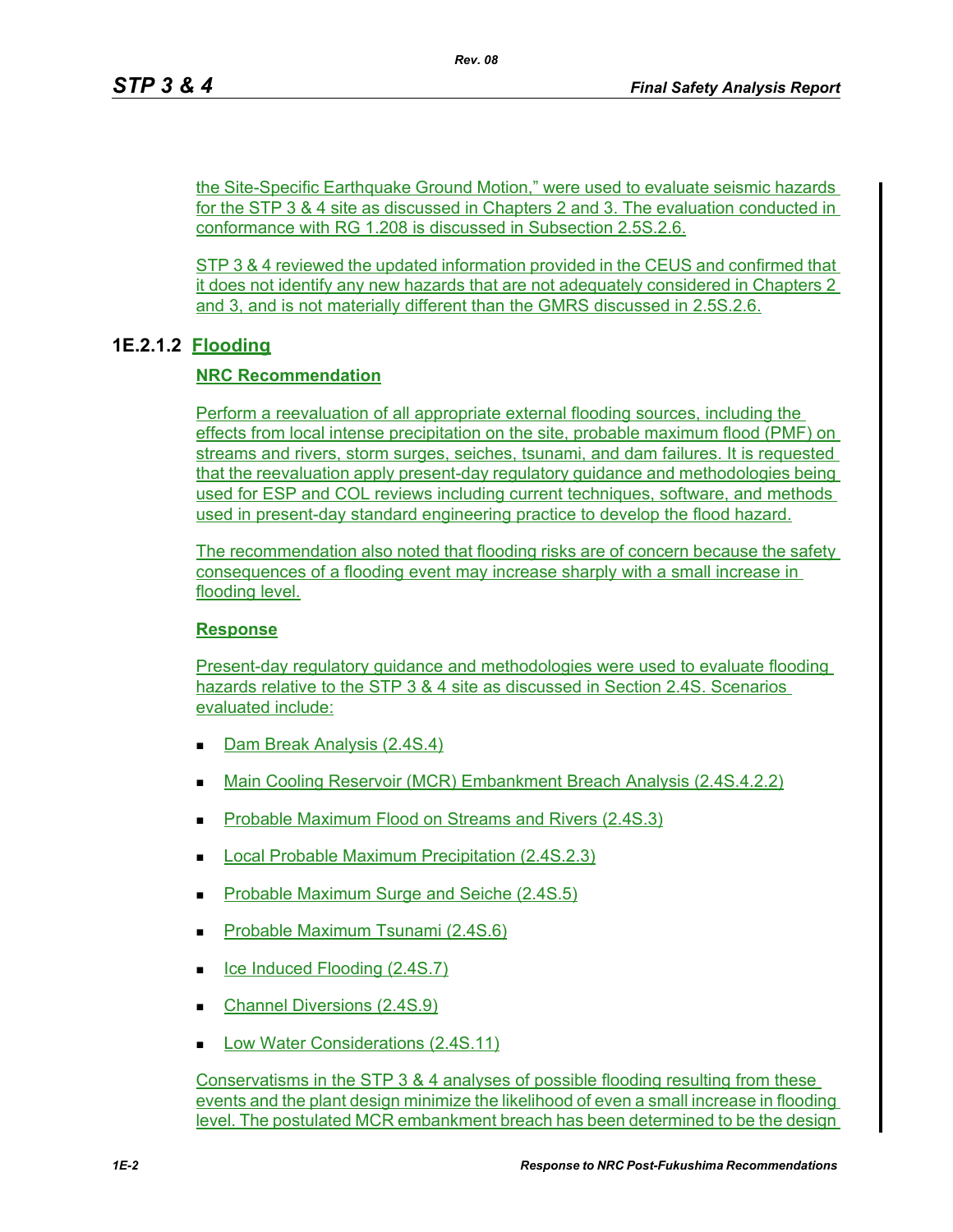basis flood (DBF) for STP 3 & 4. Very conservative assumptions regarding both the maximum breach size and the speed at which the breech occurs make it highly improbable that the predicted flood level could be exceeded during an actual MCR breach. Additionally, an MCR breach is highly improbable because:

- **Dvertoppping of the embankment is not possible due to very large freeboard:** 
	- MCR minimum embankment height is 65.8 feet MSL;
	- MCR operating level is less than 49 feet MSL;
	- Maximum MCR level during a concurrent Probable Maximum Precipitation (PMP) event is 52.6 feet MSL.
- The potential for a seismic induced MCR embankment failure is negligible because of both the embankment design and the low potential for significant seismic activity in the site vicinity.
- An MCR embankment failure at any point except a very small portion of the 12.4 mile embankment perimeter has no impact on site structures.

Although the above discussion demonstrates the improbability of a flood exceeding the design basis flood levels, STP 3 & 4 also performed an analysis to determine at what flood level (Cliff Edge) the ability to cool the core would be lost. Although unachievable in any realistic scenario, this level demonstrates the margin beyond design that is built into STP 3 & 4. The flood level that the EDGs would be lost, and therefore, the ability to cool the core would be lost, was determined to be 51 feet.

MCR embankment breach analysis is described in Subsection 2.4S.4.2.2.

### **1E.2.2 Seismic and Flooding Walkdowns (2.3)**

#### **NRC Recommendations**

Perform seismic walkdowns in order to identify and address plant specific degraded, nonconforming, or unanalyzed conditions and verify the adequacy of strategies, monitoring, and maintenance programs such that the nuclear power plant can respond to external events. The walkdown will verify current plant configuration with the current licensing basis, verify the adequacy of current strategies, maintenance plans, and identify degraded, non-conforming, or unanalyzed conditions. The walkdown procedure should be developed and submitted to the NRC. The procedure may incorporate current plant procedures, if appropriate. Prior to the walkdown, licensees should develop acceptance criteria, collect appropriate data, and assemble a team with relevant technical skills.

The NRC also requests that each addressee confirm that they will use the industry developed, NRC endorsed, flood walkdown procedures or provide a description of plant specific walkdown procedures.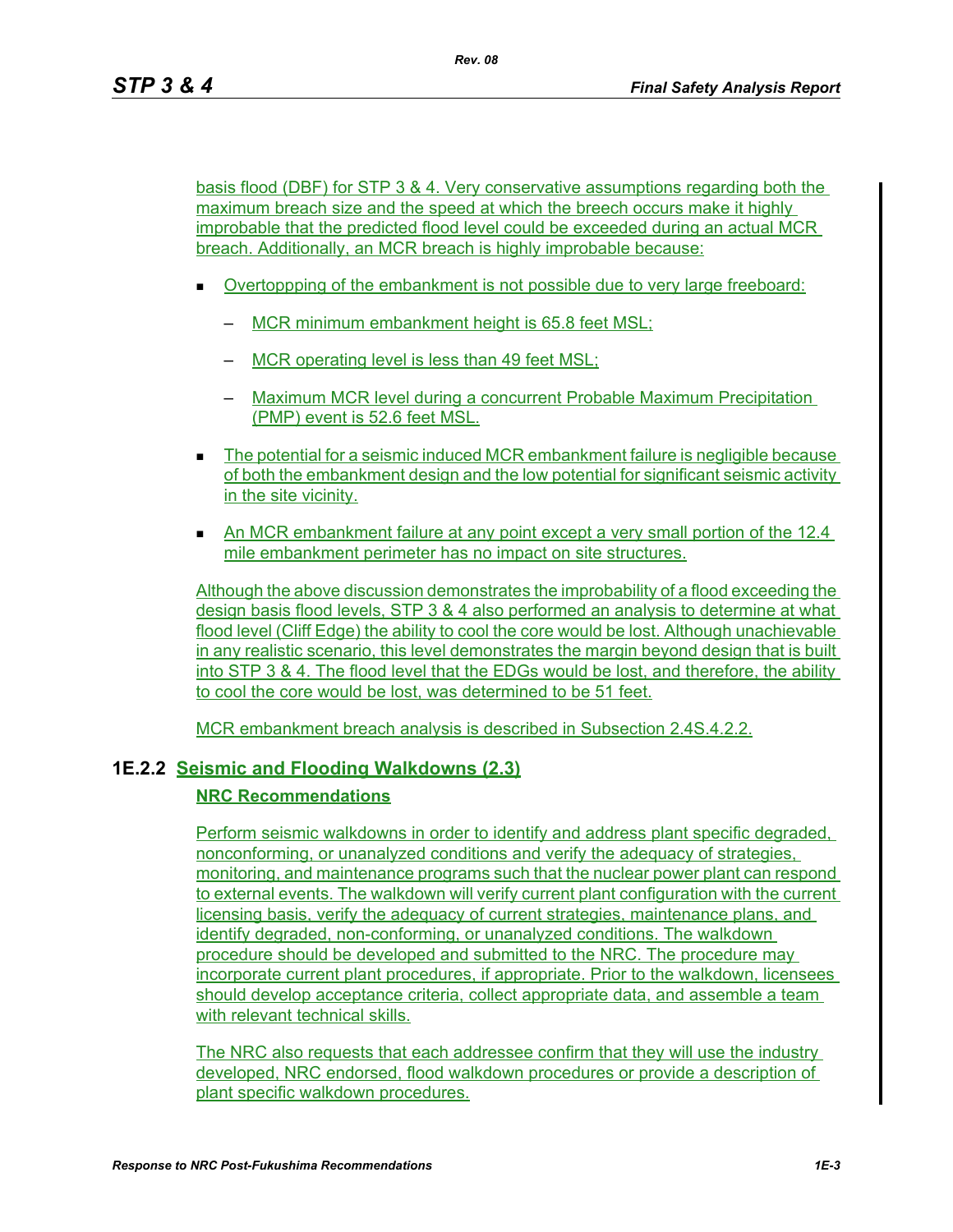### **Response**

This recommendation is not applicable since the STP 3 & 4 units have not yet been built. However, seismic and flooding plant walkdowns will be conducted after construction as documented in COL Information Item 19.9.5.

## **1E.2.3 Station Blackout (SBO) Rulemaking (4.1)**

### **NRC Recommendation**

Strengthen the station blackout (SBO) mitigation capability at all operating and new reactors for design-basis and beyond-design-basis events. This includes (1) a minimum coping time of 8 hours for loss of all AC, (2) establishing the equipment, procedures, and training necessary to implement an extended coping time of 72 hours for core and spent fuel cooling and for reactor coolant system and primary containment integrity, and (3) pre-planning and pre-staging offsite resources to support uninterrupted core and spent fuel cooling, and RCS and primary containment integrity under conditions involving significant degradation of offsite transportation infrastructure associated with a significant natural disaster. This recommendation will be implemented by rulemaking.

SECY-12-0025 adds the requirement that the loss of the Ultimate Heat Sink (UHS) should be evaluated as part of the SBO evaluation.

### **Response**

(1) The STP 3 & 4 design can withstand an SBO for an indefinite period of time using an alternate AC power source, the Combustion Turbine Generator (CTG), as described in Appendix 1C (Table 1C-2). Additionally, the STP 3 & 4 design can withstand a sustained loss of all AC power, including the loss of both CTGs, for 72 hours while maintaining core cooling, as described in 19E2.1.2.2.2.

The STP 3 & 4 design has a number of features that mitigate an SBO and extended loss of all AC power:

- The primary mitigation for an extended SBO is provided by a CTG, which is independent from the Emergency Diesel Generators (EDGs) and can be connected to the 4.16 KV Class 1E buses. This CTG has black start capability and can be available for use within 10 minutes. There is one CTG per unit, they can be crosstied, and one CTG can supply the safety loads for both units. The CTGs are housed in International Building Code structures which are protected from the design basis flood and adverse weather conditions. (Tier 1 Section 2.12.11 and Tier 2 Appendix 1C).
- The batteries have a capacity of 8 hours. This capacity can be extended well beyond 8 hours if load shedding is performed (Section 8.3.2.1.3.1).
- The Reactor Core Isolation Cooling system can provide core cooling for at least 8 hours during SBO conditions without reliance on AC power (Appendix 19E.2).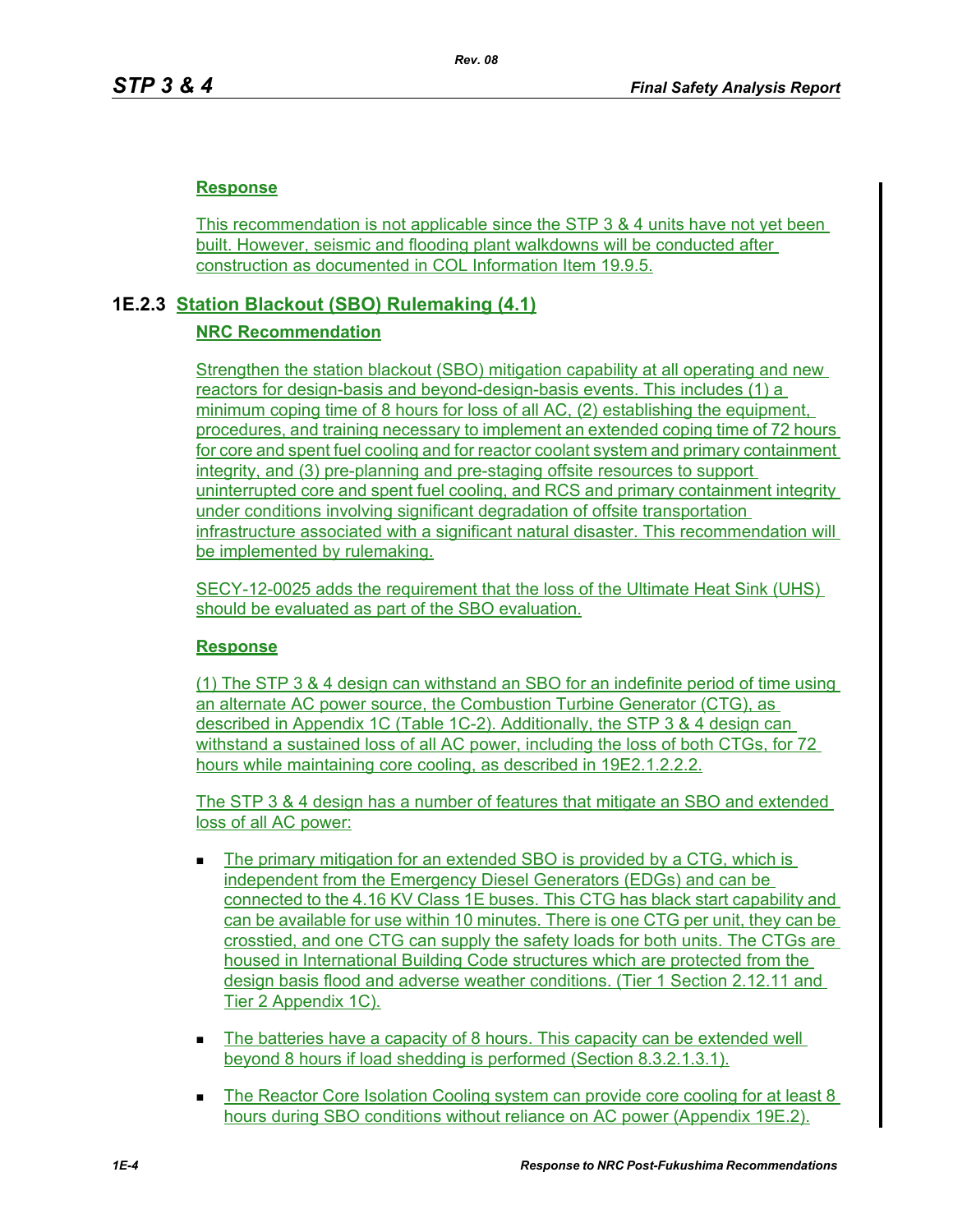*Rev. 08*

- The Alternating Current-Independent Water Addition (ACIWA) system is a seismically qualified system with an external permanent diesel-driven pump and water supply capable of providing water to the Residual Heat Removal (RHR) system for core and containment cooling without reliance on AC power (Tier 1 Figure 2.15.6).
- Seismically-qualified external connections on opposite sides of the Reactor Building can be used to provide makeup water and sprays to the Spent Fuel Pool (SFP) with the use of staged portable diesel driven water supply pumps as described in Part 11 (Mitigative Strategies Report) Sections 6.1 and 6.2.

(2) STP 3 & 4 has the installed equipment (e.g., ACIWA system) to implement an extended coping time in excess of 72 hours without reliance on AC power for core and spent fuel cooling and for reactor coolant system and primary containment integrity as documented in Subsection 19E.2.2.3. The 72 hours of core cooling can be provided without reliance on the UHS. Relevant procedures and training will be developed per the Operational Program Development Plan described in Sections 13.4S and 13.5.

(3) Pre-planning and pre-staging resources to support uninterrupted core and spent fuel pool cooling, and RCS and primary containment integrity under conditions involving significant degradation of the onsite facilities associated with large fires and explosions are documented in Part 11. Additionally, as discussed in the next section, STP will arrange for sufficient offsite resources to sustain core, containment, and spent fuel pool cooling indefinitely. These plans and resources will provide this capability under circumstances involving significant degradation of offsite transportation infrastructure associated with a significant natural disaster.

Detailed procedures and training associated with strengthening SBO mitigation capabilities will be developed during implementation of operational programs as described in Section 13.4S.

# **1E.2.4 Mitigating Strategies for Beyond Design Basis Events (4.2) NRC Recommendation**

NRC issued an Order to power reactor licensees and holders of construction permits requiring a three-phase approach for mitigating beyond-design-basis external events. The initial phase requires the use of installed equipment and resources to maintain or restore core cooling, containment and spent fuel pool (SFP) cooling capabilities. The transition phase requires providing sufficient, portable, onsite equipment and consumables to maintain or restore these functions until they can be accomplished with resources brought from off site. The final phase requires obtaining sufficient offsite resources to sustain those functions indefinitely.

### **Response**

STP 3 & 4 incorporates three staged AC independent portable pumping systems: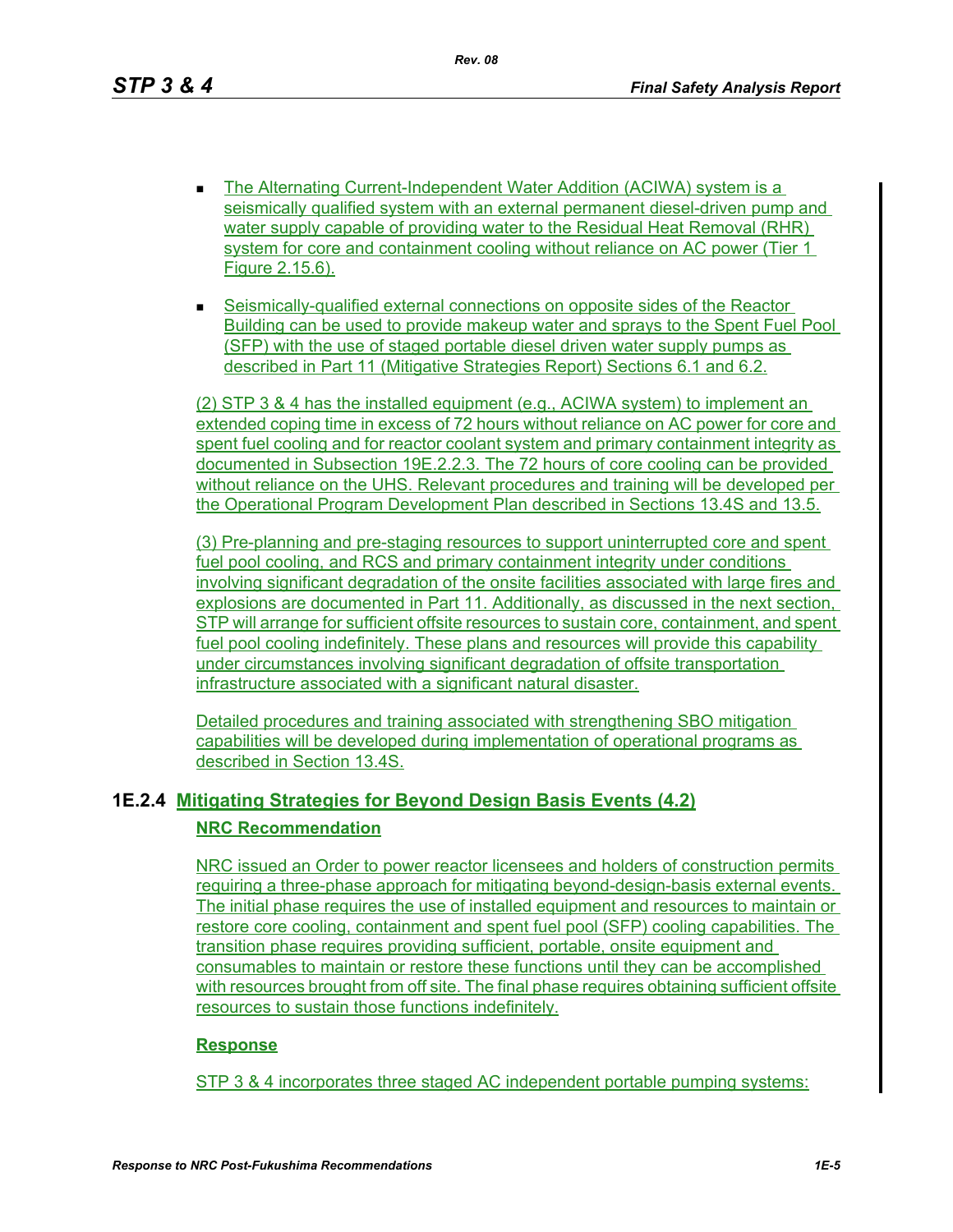- Two pumps (a fire truck and a trailer mounted portable pump) shared between STP 3 & 4 provide core, SFP, and containment cooling water to the RHR system via the ACIWA system (Subsection 5.4.7.1.1.10).
	- The fire truck is stored in the Turbine Building Truck Bay and is protected from site hazards with the exception of floods.
	- The trailer mounted portable diesel-driven pump is stored in a Seismic Category I structure as required for protection from severe weather events (Subsection 19.4.6)
- $\blacksquare$  One trailer mounted pump shared between STP 1, 2, 3, & 4 provides water in the event of the loss of large areas of the plant (Part 11, Subsection 5.1.2).
	- This trailer mounted pump is protected primarily by distance.

STP 3 & 4 is monitoring the development of the industry FLEX program (Reference 1E-3) and will implement applicable portions of the program. This industry program is developing diverse and flexible mitigation strategies to address extended loss of power and loss of ultimate heat sink that will increase the defense-in-depth for beyond design basis scenarios. This includes procurement of additional onsite portable equipment that will be stored at diverse locations and be capable of being used to assist in mitigating beyond design basis events. Equipment to be procured includes:

- Two diesel driven high capacity pumps (one/unit) one of which will be required to be kept in a Seismic Category I structure
- $\blacksquare$  Six portable diesel generators (three/unit)
- Four portable DC power supplies (two/unit)
- **Four handheld satellite phones (two/unit)**
- Various hoses, fittings, cables, and jumpers necessary to connect the above equipment

STP 3 & 4 will develop, implement, and maintain guidance and strategies to restore core cooling, containment, and SFP cooling following a beyond Design Basis Event (DBE) involving one or both STP 3 & 4 units. The strategies will be capable of mitigating a simultaneous loss of all alternating current (ac) power (including both CTGs) and loss of normal access to the ultimate heat sink, and will be implementable in all operating modes. The equipment required to mitigate the beyond DBE will be adequately protected from external events.

The guidance will utilize a three-phase approach. Phase I will use installed equipment and resources to maintain or restore core, containment and spent fuel pool (SFP) cooling capabilities. The second or transition phase will provide sufficient, portable, onsite equipment and consumables to maintain or restore these functions until they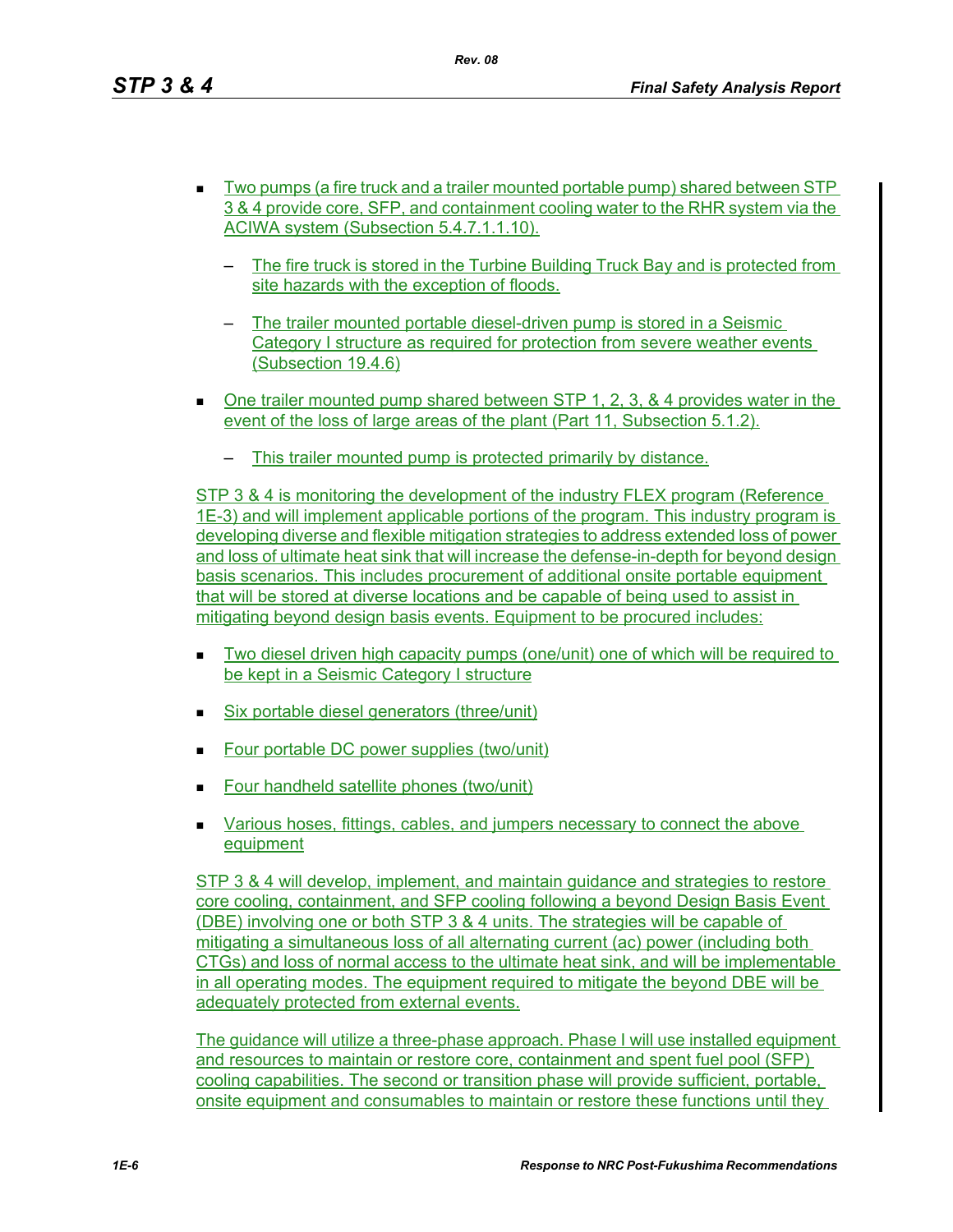can be accomplished with resources brought from off site. The final phase III will obtain sufficient offsite resources to sustain those functions indefinitely.

The detailed procedures and training developed during implementation of operational programs as described in Section 13.4S will be developed in cooperation with Units 1 and 2 as a 4-unit site and will address all of the NRC requirements discussed above.

## **1E.2.5 Reliable Hardened Vents (5.1)**

### **NRC Recommendation**

NRC issued an Order to operating Boiling-Water Reactor (BWR) licensees with Mark I and Mark II containments requiring them to have a reliable hardened vent to remove decay heat and maintain control of containment pressure within acceptable limits following events that result in the loss of active containment heat removal capability or prolonged Station Blackout (SBO). The hardened vent system is required to be accessible and operable under a range of plant conditions, including a prolonged SBO and inadequate containment cooling.

### **Response**

This recommendation does not apply since STP 3 & 4 does not have a Mark I or Mark II containment.

However, each STP 3 & 4 unit does have a passive, reliable hardened vent as part of the Containment Overpressure Protection System (COPS). COPS is Seismic Category I and is qualified for accident pressures. The vent paths for the units are not shared. This design is described in Subsection 6.2.5.2.6 and its use in conjunction with long term cooling without AC power to prevent fuel damage is demonstrated in Appendix 19E.2.2.

## **1E.2.6 Spent Fuel Pool (SFP) Instrumentation (7.1)**

### **NRC Recommendation**

NRC issued an order to power reactor licensees and holders of construction permits requiring them to have a reliable indication of the water level in associated spent fuel storage pools capable of supporting identification of the following pool water level conditions by trained personnel: (1) level that is adequate to support operation of the normal fuel pool cooling system, (2) level that is adequate to provide substantial radiation shielding for a person standing on the spent fuel pool operating deck, and (3) level where fuel remains covered and actions to implement make-up water addition should no longer be deferred.

### **Response**

The certified ABWR design includes reliable level and temperature monitors in the SFP that provide indication via the process computer and annunciate in the Main Control Room (MCR). The instruments are powered by battery-backed non-Class 1E vital 120 VAC, normally powered by the Plant Investment Protection (PIP) buses, which are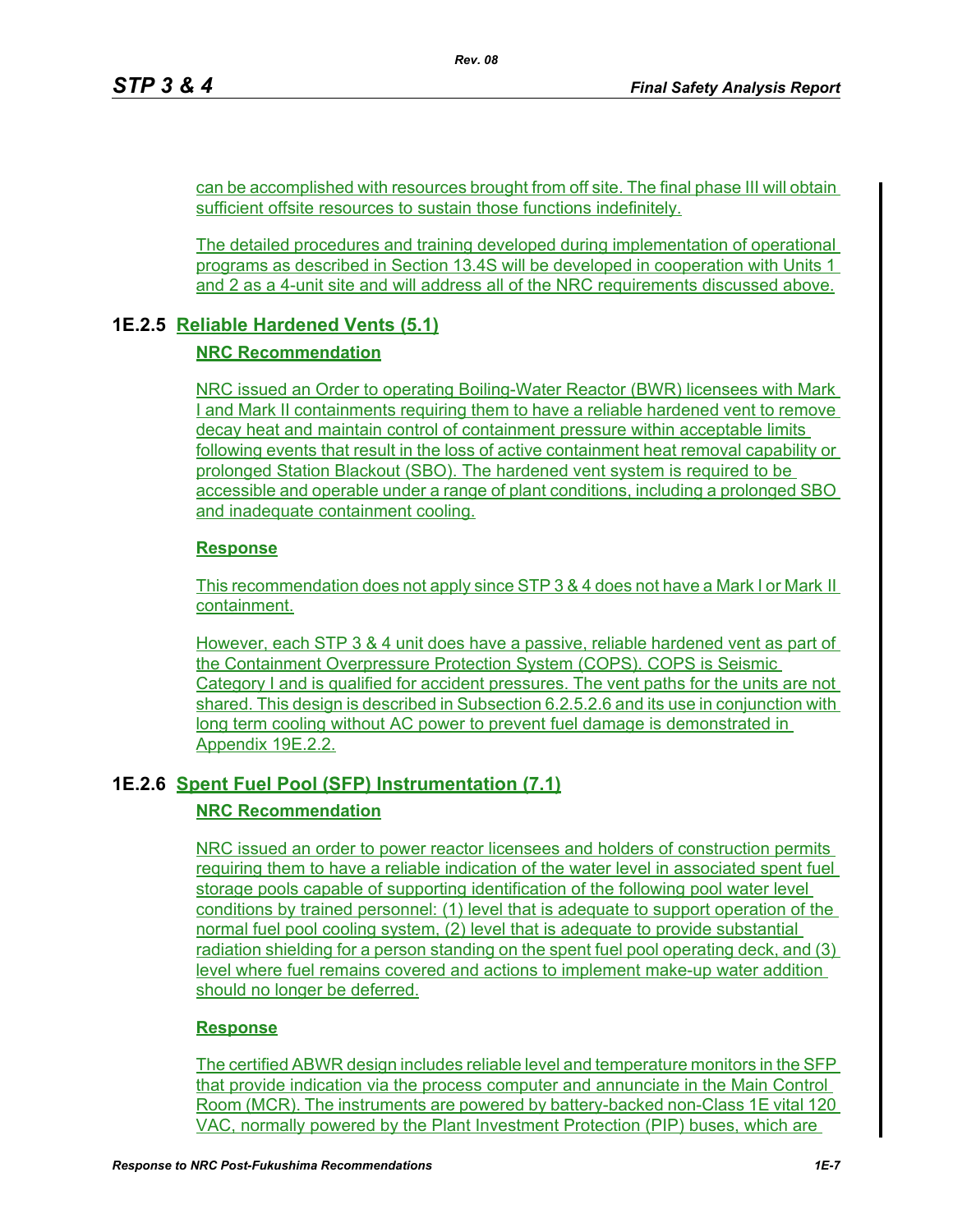backed-up by the Combustion Turbine Generator (CTG) as described in Subsection 7.7.1.10.

STP 3 & 4 will enhance the spent fuel pool instrumentation to ensure that it provides a reliable indication of the water level in the spent fuel storage pools capable of supporting identification of the following pool water level conditions by trained personnel: (1) level that is adequate to support operation of the normal fuel pool cooling system, (2) level that is adequate to provide substantial radiation shielding for a person standing on the spent fuel pool operating deck, and (3) level where fuel remains covered and actions to implement make-up water addition should no longer be deferred.

- 1. The spent fuel pool level instrumentation will include the following design features:
	- 1.1 Instruments: The instrumentation will consist of two permanent, fixed instrument channels with level indication from the top of the fuel racks to the top of the spent fuel pool. Level instrumentation will include high and low water level alarms that annunciate in the Control Room.
	- 1.2 Arrangement: The spent fuel pool level instrument channels will be arranged in a manner that provides reasonable protection of the level indication function against missiles that may result from damage to the structure over the spent fuel pool. This protection will be provided by maintaining instrument channel separation within the spent fuel pool area, and will utilize inherent shielding from missiles provided by existing corners in the spent fuel pool structure.
	- 1.3 Mounting: Installed instrument channel equipment within the spent fuel pool will be mounted to retain its design configuration during and following the maximum seismic ground motion considered in the design of the spent fuel pool structure.
	- 1.4 Qualification: The instrument channels will be reliable at temperature, humidity, and radiation levels consistent with the spent fuel pool water at saturation conditions for an extended period. This reliability will be established through use of an augmented quality assurance process (e.g., a process similar to that applied to the site fire protection program).
	- 1.5 Independence: The instrument channels will be physically and electrically independent of each other.
	- 1.6 Power supplies: The permanently installed instrumentation channels will be powered by separate Non-Class 1E Vital power supplies. The instrumentation channels will also provide for power connections from alternate sources independent of the plant ac and dc power distribution systems. The independent alternate sources used for instrument channel power will have sufficient capacity to maintain the level indication function for at least 72 hours.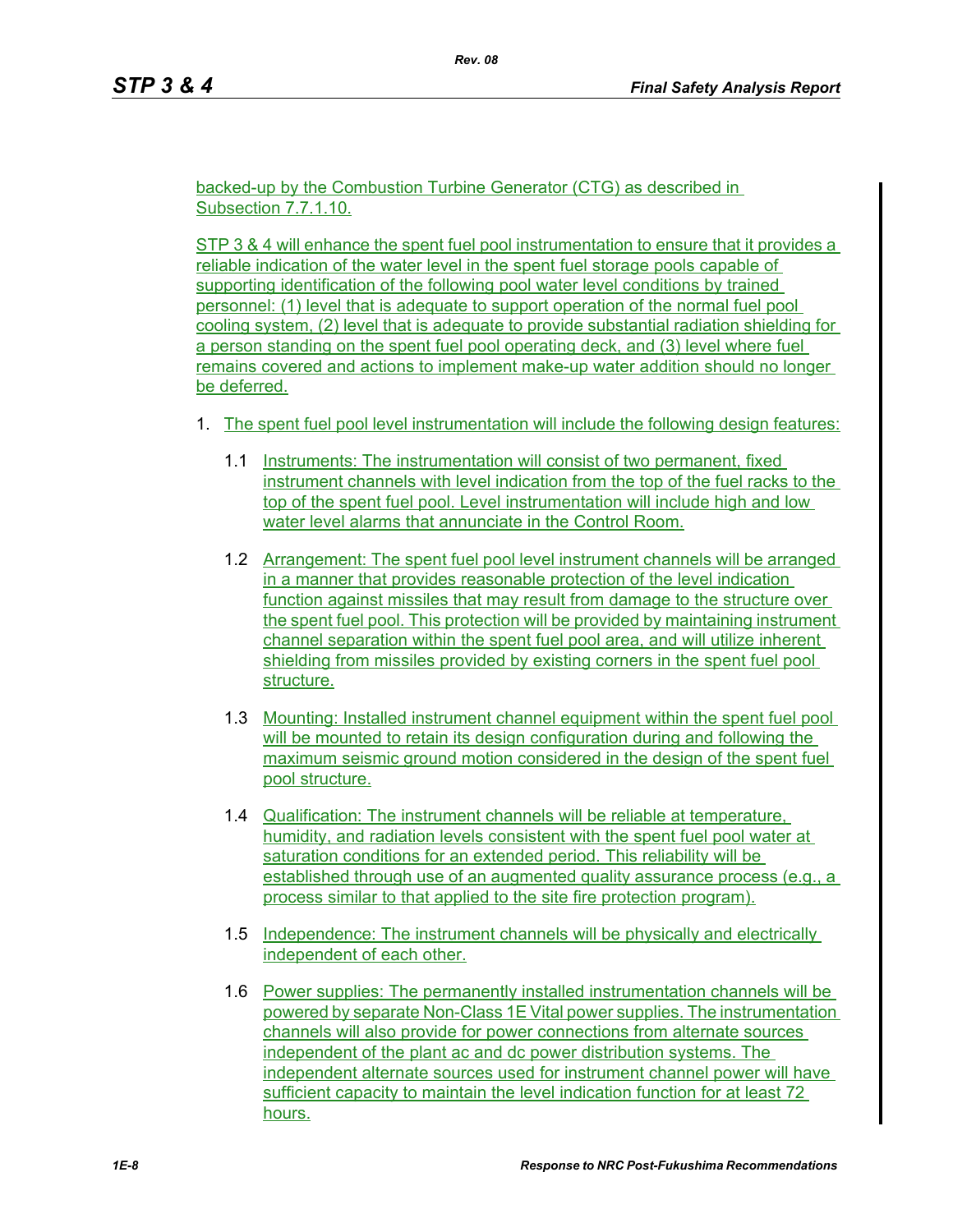- 1.7 Accuracy: The instrument channels will maintain their designed accuracy following a power interruption or change in power source without recalibration.
- 1.8 Testing: The instrument channel design will provide for routine testing and calibration.
- 1.9 Display: Trained personnel will be able to monitor the spent fuel pool water level from the control room, alternate shutdown panel, or other appropriate and accessible location. The display will provide on-demand or continuous indication of spent fuel pool water level.
- 2. The spent fuel pool instrumentation will be maintained available and reliable through appropriate development and implementation of the following programs:
	- 2.1 Training: Personnel will be trained in the use and the provision of alternate power to the instrument channels.
	- 2.2 Procedures: Procedures shall be established and maintained for the testing, calibration, and use of the spent fuel pool level instrument channels.
	- 2.3 Testing and Calibration: Processes will be established and maintained for scheduling and implementing necessary testing and calibration of spent fuel pool level instrument channels to maintain the instrument channels at the design accuracy.

## **1E.2.7 Emergency Procedures Rulemaking (8.0)**

### **NRC Recommendation**

Strengthen and integrate onsite emergency response capabilities such as emergency operating procedures (EOPs), severe accident management guidelines (SAMGs), and extensive damage mitigation guidelines (EDMGs). This includes modification of Technical Specifications to reference the approved EOP technical guidelines and providing more realistic, hands-on training on SAMGs and EDMGs.

### **Response**

STP 3 & 4 procedure development will integrate the EOPs, SAMGs, and EDMGs by using the following quidance:

- Industry (BWROG) guidance as endorsed by applicable NRC regulatory guides consistent with the Task Force recommendation (SECY-11-0124).
- Plant Specific Technical Guidelines (PSTGs), EOPs and SAMGs development activities using as inputs the standard ABWR guidelines (Sections 13.5 and 1A.2) and generic industry guidance per NEI 91-04, Revision 1, Severe Accident Issue Closure Guidelines, which includes the industry commitment to incorporate severe accident strategies into the overall accident management program.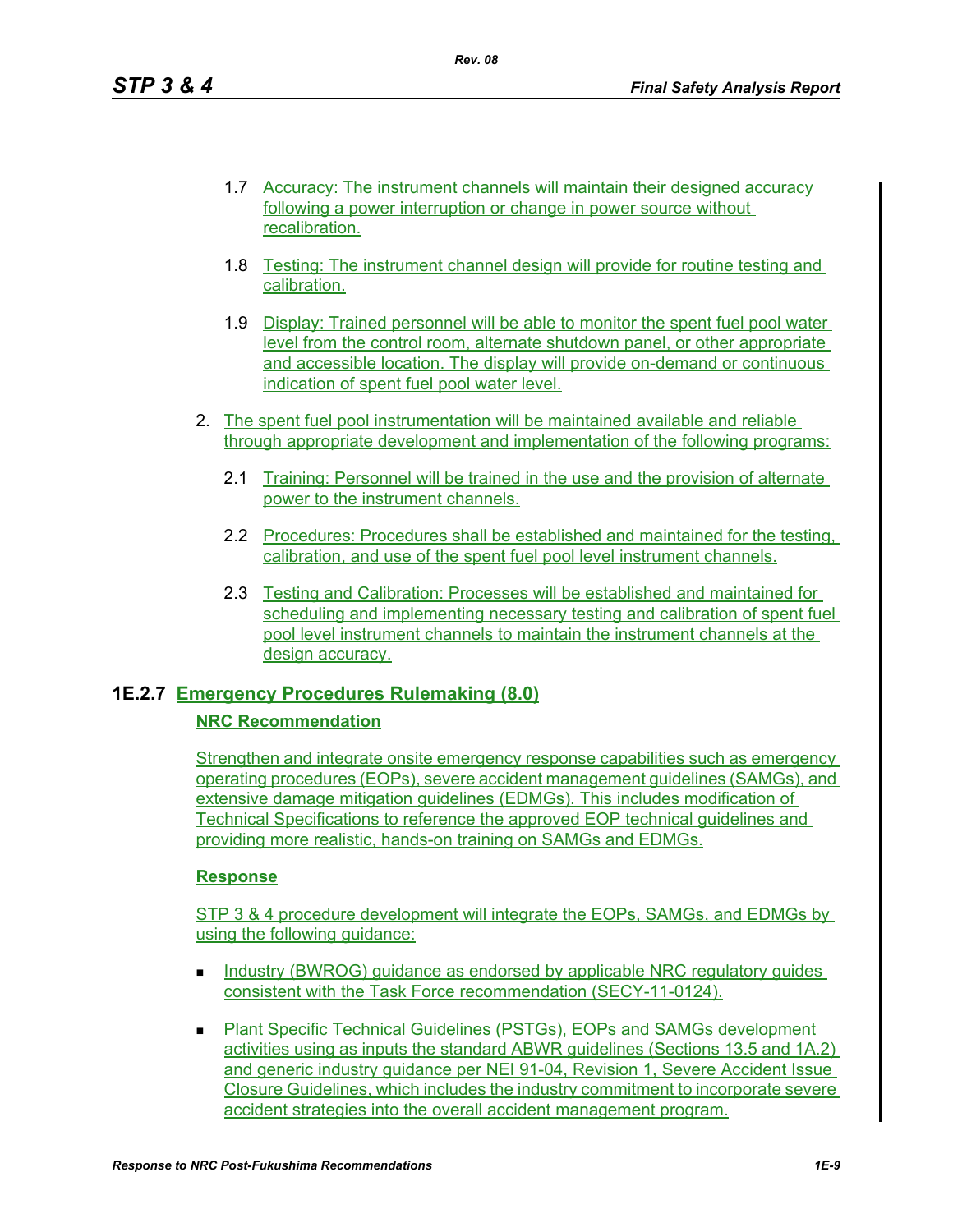**EDMGs development as described in NEI 06-12 (Mitigative Strategies Report).** 

Chapter 13 describes the procedure development plan.

The STP 3 & 4 Technical Specifications meet the requirement to reference the approved EOP Guidelines. (Technical Specifications 5.5.1.1.b)

Training development requirements in Section 13.2 and 13.4S will meet the applicable requirements for realistic hands-on training.

## **1E.2.8 Enhanced Emergency Plan Staffing and Communication (9.3)**

#### **NRC Recommendation**

Assess current communications systems and equipment used during an emergency event assuming the potential onsite and offsite damage as a result of a large scale natural event resulting in a loss of all alternating current (AC) power It is also requested that consideration be given to any enhancements that may be appropriate for the emergency plan with respect to communications requirements of 10 CFR 50.47, Appendix E to 10 CFR Part 50, and the guidance in NUREG-0696 in light of the assumptions stated above. Also consider the means necessary to power the new and existing communications equipment during a multi-unit event, with a loss of all AC power.

Assess current staffing levels and determine the appropriate staff to fill all necessary positions for responding to a multi-unit event during a beyond design basis natural event and determine if any enhancements are appropriate given the considerations of NTTF Recommendation 9.3.

### **Response**

The Emergency Plan for STP 3 and 4 will be part of a site-wide emergency plan for Units 1 through 4. NEI 12-01 (Guidelines for Assessing Beyond Design Basis Accident Response Staffing and Communications Capabilities) will be used in assessing staff and communications capabilities necessary to respond to a beyond design basis multiunit event. The results of the assessment will be addressed in the detailed Emergency Plan procedures developed during implementation of operational programs as described in FSAR Section 13.4S and in concert with STP Units 1 and 2. COLA Part 9 Table 4.0-1, Item 10 lists the ITAAC applicable to the Emergency Plan and implementing procedures.

### **1E.3 Tier 2 NRC Recommendations/Responses**

## **1E.3.1 Other Natural External Hazards (2.1)**

### **NRC Recommendation**

Reevaluate and upgrade as necessary the design basis of structures, systems, and components important to safety for protection against natural external hazards other than seismic and flooding.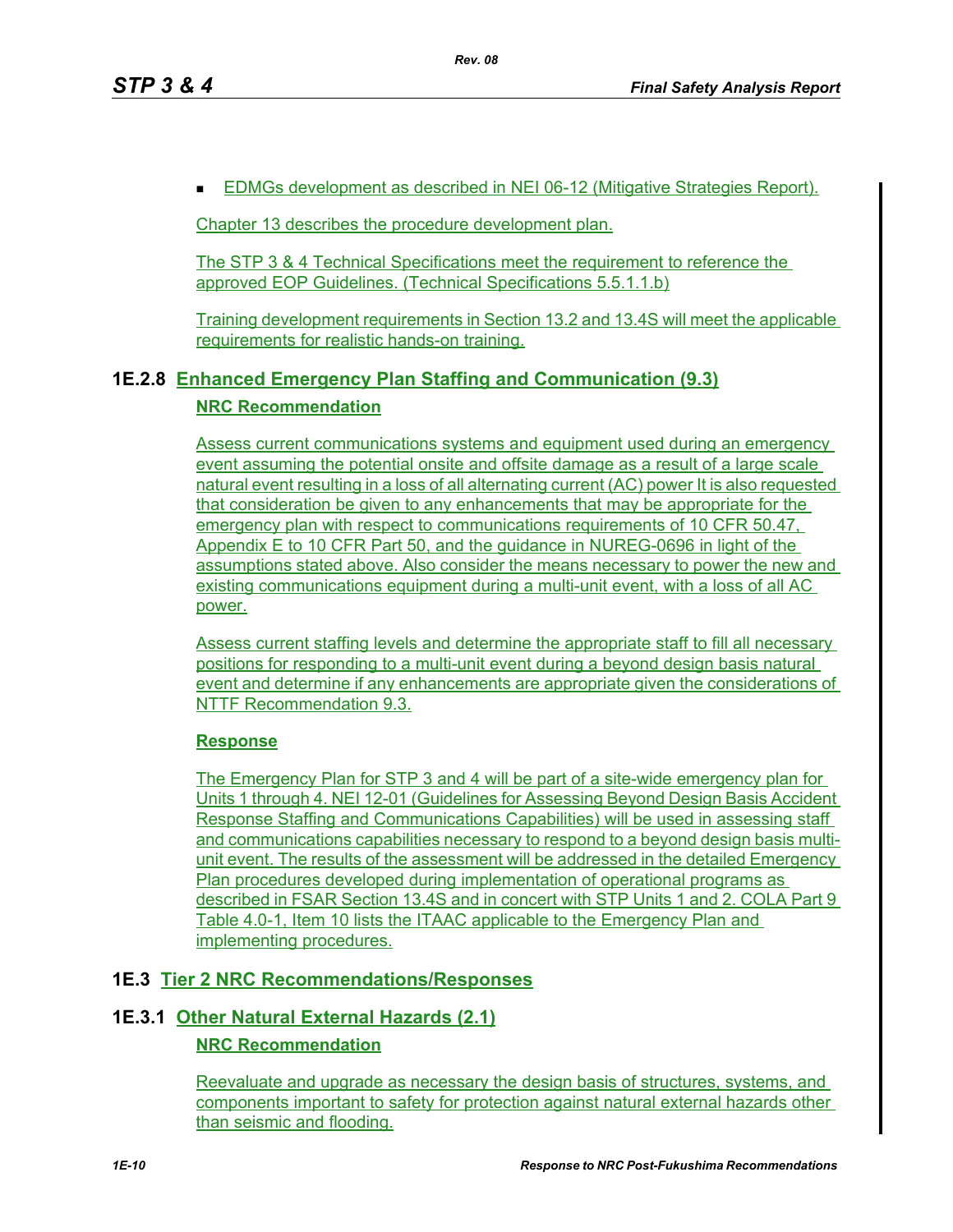### **Response**

The hazards and natural phenomena potentially affecting the STP 3 & 4 site have been identified, screened and evaluated in accordance with the latest revisions of the Standard Review Plan. The review and conclusions are documented in Chapters 2 and 3 along with the appropriate design features necessary to mitigate the events. The natural events of particular interest at the STP site are hurricane wind and missiles. STP 3 & 4 meets the latest regulatory guidance document (RG 1.221) for hurricane winds and missiles, which is based on an extreme hurricane (Subsection 2.3S.1.3.3.2 and 3H.11).

### **1E.3.2 Safety-related AC electrical power for the SFP makeup system (7.2)**

#### **NRC Recommendation**

NRC to issue an order requiring safety related AC power for the SFP makeup system.

In accordance with SECY-11-0137, Recommendation 7.2 will be implemented by rulemaking to provide reliable SFP instrumentation and makeup capabilities

#### **Response**

The STP 3 & 4 design provides emergency makeup to the SFP using any of the three trains of the RHR system, which are powered by safety-related AC power (Tier 1, Subsection 2.4.1).

## **1E.3.3 Technical Specifications requirement for onsite emergency power (7.3) NRC Recommendation**

NRC to issue an order to revise technical specifications to require that one train of onsite emergency power be operable for SFP makeup and instrumentation whenever spent fuel is in the SFP, regardless of the operational mode of the reactor.

In accordance with SECY 11-0137, Recommendation 7.3 will be implemented by rulemaking to provide reliable SFP instrumentation and makeup capabilities.

#### **Response**

The STP 3 & 4 Technical Specifications require at least one Emergency Diesel Generator and one Residual Heat Removal (RHR) pump to be operable in all modes. The safety related RHR system is backed by the emergency diesel generators and can also be powered by the Combustion Turbine Generator. The RHR system is capable of providing makeup to the SFP.